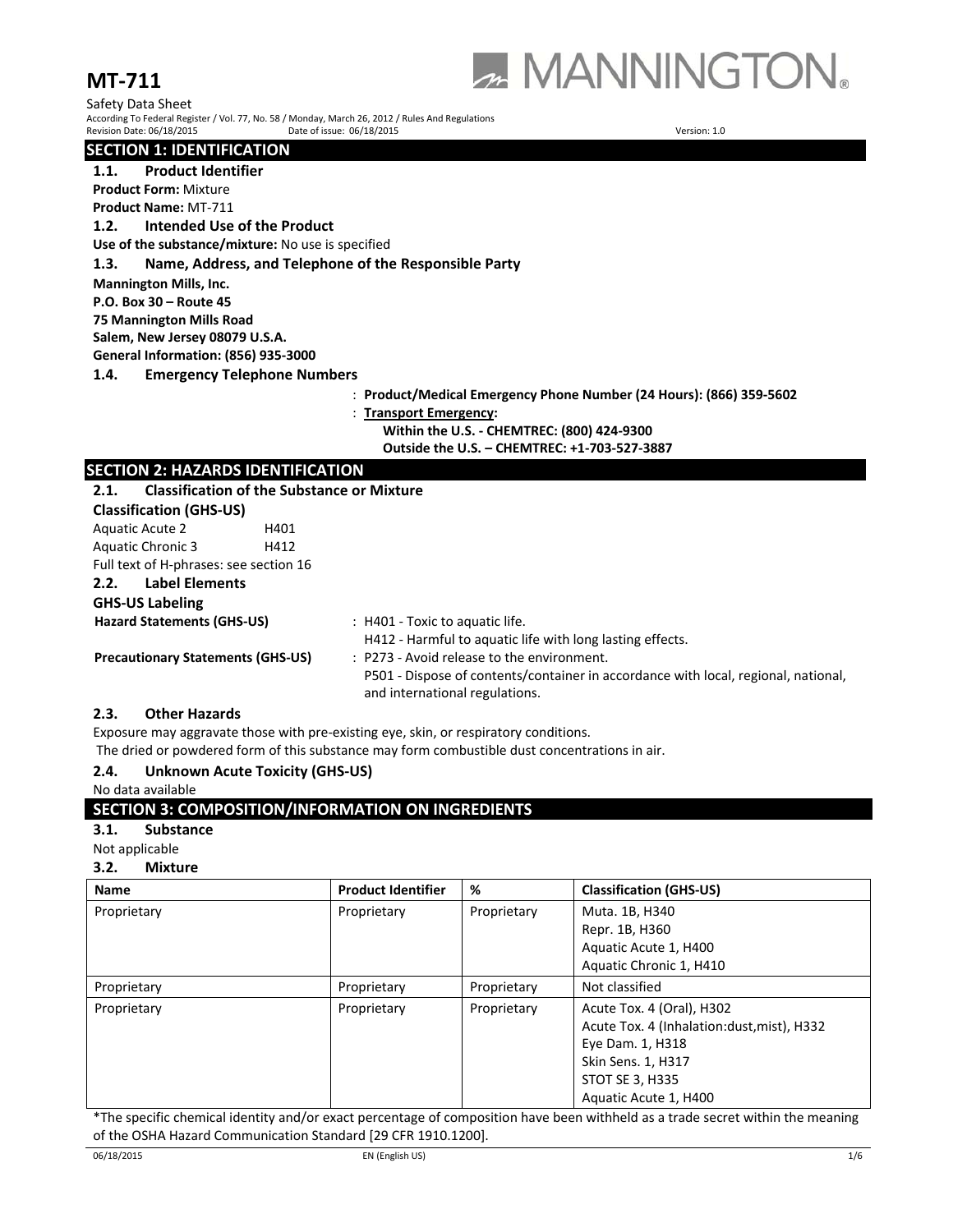Safety Data Sheet

According to Federal Register / Vol. 77, No. 58 / Monday, March 26, 2012 / Rules and Regulations

#### Full text of H‐phrases: see section 16

# **SECTION 4: FIRST AID MEASURES**

#### **4.1. Description of First Aid Measures**

**First‐aid Measures General**: Never give anything by mouth to an unconscious person. If you feel unwell, seek medical advice (show the label if possible).

**First‐aid Measures After Inhalation**: Remove to fresh air and keep at rest in a position comfortable for breathing. Obtain medical attention if breathing difficulty persists.

**First‐aid Measures After Skin Contact**: Remove contaminated clothing. Rinse affected area with water for at least 5 minutes. Obtain medical attention if irritation develops or persists.

**First‐aid Measures After Eye Contact**: Rinse cautiously with water for at least 5 minutes. Remove contact lenses, if present and easy to do. Continue rinsing. Obtain medical attention if redness, pain, or irritation occurs.

**First‐aid Measures After Ingestion**: Do not induce vomiting. Rinse mouth. Get medical advice and attention if you feel unwell.

#### **4.2. Most important symptoms and effects, both acute and delayed**

**Symptoms/Injuries:** Not expected to present a significant hazard under anticipated conditions of normal use.

**Symptoms/Injuries After Inhalation:** May cause respiratory irritation.

**Symptoms/Injuries After Skin Contact:** May cause skin irritation.

**Symptoms/Injuries After Eye Contact:** May cause eye irritation.

**Symptoms/Injuries After Ingestion:** Ingestion is likely to be harmful or have adverse effects.

**Chronic Symptoms:** None expected under normal conditions of use.

#### **4.3. Indication of Any Immediate Medical Attention and Special Treatment Needed**

If you feel unwell, seek medical advice (show the label where possible).

# **SECTION 5: FIRE‐FIGHTING MEASURES**

## **5.1. Extinguishing Media**

**Suitable Extinguishing Media:** Use extinguishing media appropriate for surrounding fire.

**Unsuitable Extinguishing Media:** Do not use a heavy water stream. Use of heavy stream of water may spread fire.

#### **5.2. Special Hazards Arising From the Substance or Mixture**

**Fire Hazard: Not flammable.** 

**Explosion Hazard:** Contains substances that are combustible dusts. If dried and allowed to accumulate, may form combustible dust concentrations in air that could ignite and cause an explosion. Take appropriate precautions.

**Reactivity:** Hazardous reactions will not occur under normal conditions.

#### **5.3. Advice for Firefighters**

**Precautionary Measures Fire:** Exercise caution when fighting any chemical fire.

**Firefighting Instructions:** Use water spray or fog for cooling exposed containers. If dust is present at significant quantities: Evacuate area. Fight fire remotely due to the risk of explosion.

**Protection During Firefighting:** Do not enter fire area without proper protective equipment, including respiratory protection. **Other Information:** Refer to Section 9 for flammability properties.

# **SECTION 6: ACCIDENTAL RELEASE MEASURES**

#### **6.1. Personal Precautions, Protective Equipment and Emergency Procedures**

**General Measures**: Avoid skin and eye contact. Avoid breathing dust, vapor, mist, or spray.

#### **6.1.1. For Non‐emergency Personnel**

**Protective Equipment:** Use appropriate personal protection equipment (PPE).

**Emergency Procedures:** Evacuate unnecessary personnel.

#### **6.1.2. For Emergency Responders**

**Protective Equipment:** Equip cleanup crew with proper protection.

**Emergency Procedures:** Upon arrival at the scene, a first responder is expected to recognize the presence of dangerous goods, protect oneself and the public, secure the area, and call for the assistance of trained personnel as soon as conditions permit.

#### **6.2. Environmental Precautions**

Prevent entry to sewers and public waters. Notify authorities if liquid enters sewers or public waters.

#### **6.3. Methods and Material for Containment and Cleaning Up**

**For Containment:** Contain any spills with dikes or absorbents to prevent migration and entry into sewers or streams. **Methods for Cleaning Up:** Clean up spills immediately and dispose of waste safely. Spills should be contained with mechanical barriers. Transfer spilled material to a suitable container for disposal. If dust generation is possible: Avoid generation of dust during clean‐up of spills. If using vacuum, use explosion proof vacuum during cleanup, with appropriate filter, and do not mix with other materials. Contact competent authorities after a spill.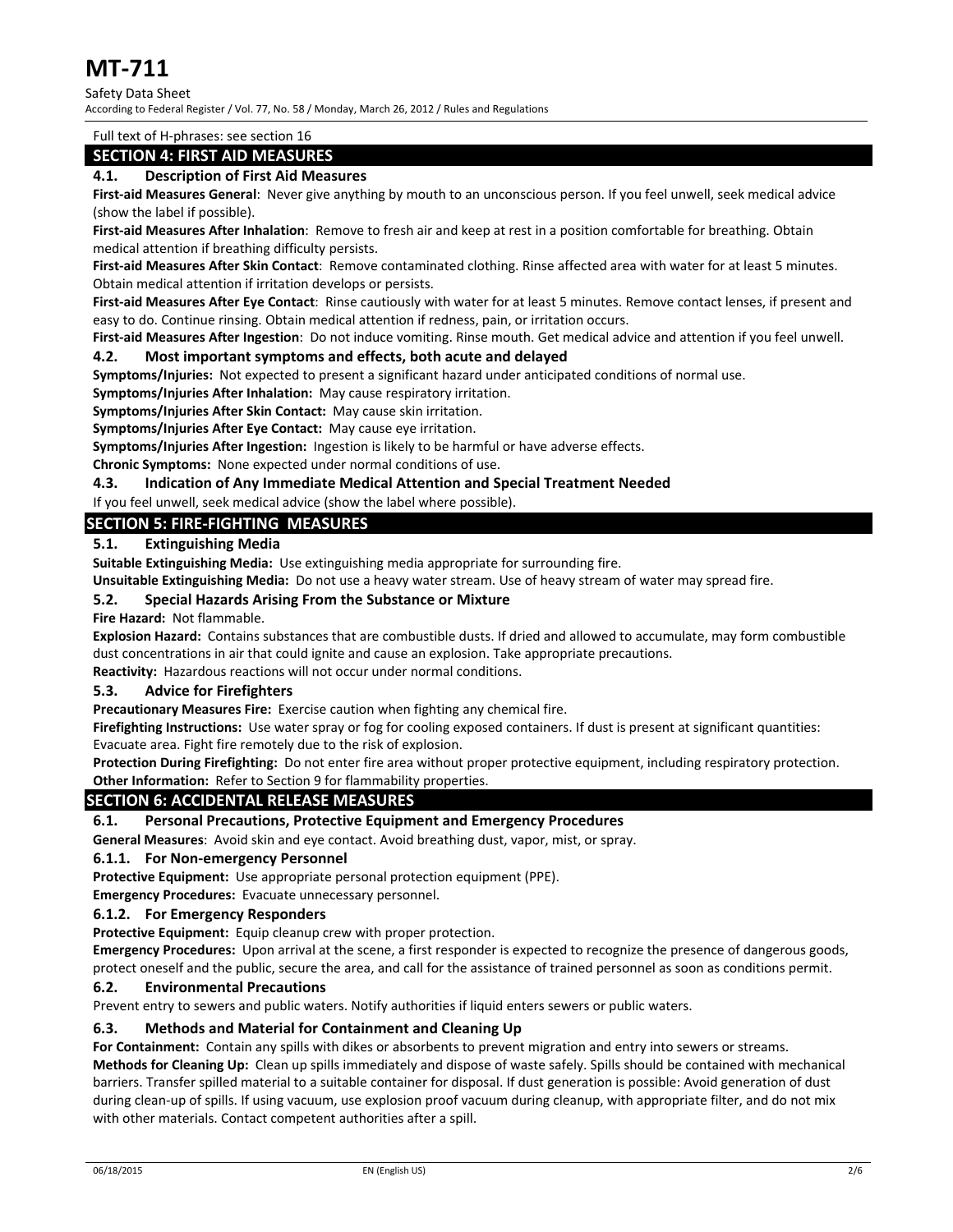Safety Data Sheet

According to Federal Register / Vol. 77, No. 58 / Monday, March 26, 2012 / Rules and Regulations

#### **6.4. Reference to Other Sections**

See Heading 8. Exposure controls and personal protection. For further information refer to section 13.

# **SECTION 7: HANDLING AND STORAGE**

#### **7.1. Precautions for Safe Handling**

**Hygiene Measures:** Handle in accordance with good industrial hygiene and safety procedures. Wash hands and other exposed areas with mild soap and water before eating, drinking or smoking and when leaving work.

## **7.2. Conditions for Safe Storage, Including Any Incompatibilities**

**Technical Measures:** Comply with applicable regulations.

**Storage Conditions:** Store in a dry, cool, and well‐ventilated place. Keep container closed when not in use. Keep/Store away from direct sunlight, extremely high or low temperatures, and incompatible materials.

**Incompatible Products:** Strong acids. Strong bases. Strong oxidizers.

#### **7.3. Specific End Use(s)**

No use is specified.

# **SECTION 8: EXPOSURE CONTROLS/PERSONAL PROTECTION**

## **8.1. Control Parameters**

For substances listed in section 3 that are not listed here, there are no established exposure limits from the manufacturer, supplier, importer, or the appropriate advisory agency including: ACGIH (TLV), NIOSH (REL), or OSHA (PEL).

| <b>Proprietary Component</b> |                                     |                                                                               |
|------------------------------|-------------------------------------|-------------------------------------------------------------------------------|
| <b>USA ACGIH</b>             | ACGIH TWA (mg/m <sup>3</sup> )      | 2 mg/m <sup>3</sup> (particulate matter containing no asbestos and $\leq 1\%$ |
|                              |                                     | crystalline silica, respirable fraction)                                      |
| <b>USA ACGIH</b>             | <b>ACGIH chemical category</b>      | Not Classifiable as a Human Carcinogen                                        |
| <b>USA NIOSH</b>             | NIOSH REL (TWA) $(mg/m3)$           | 10 mg/m <sup>3</sup> (total dust)                                             |
|                              |                                     | 5 mg/m <sup>3</sup> (respirable dust)                                         |
| <b>USA OSHA</b>              | OSHA PEL (TWA) (mg/m <sup>3</sup> ) | 15 mg/m <sup>3</sup> (total dust)                                             |
|                              |                                     | 5 mg/m <sup>3</sup> (respirable fraction)                                     |

#### **8.2. Exposure Controls**

**Appropriate Engineering Controls** : Ensure adequate ventilation, especially in confined areas. Emergency eye wash fountains and safety showers should be available in the immediate vicinity of any potential exposure. Ensure all national/local regulations are observed. **Personal Protective Equipment** : Protective goggles. Gloves. Protective clothing.

| <br>ັບ - ບບ<br>. . |  |
|--------------------|--|
|                    |  |
|                    |  |
|                    |  |
|                    |  |

| <b>Materials for Protective Clothing</b> | : Chemically resistant materials and fabrics.                                        |
|------------------------------------------|--------------------------------------------------------------------------------------|
| <b>Hand Protection</b>                   | : Wear chemically resistant protective gloves.                                       |
| <b>Eye Protection</b>                    | : Chemical safety goggles.                                                           |
| <b>Skin and Body Protection</b>          | : Wear suitable protective clothing.                                                 |
| <b>Respiratory Protection</b>            | : If exposure limits are exceeded or irritation is experienced, approved respiratory |
|                                          | protection should be worn.                                                           |
| <b>Environmental Exposure Controls</b>   | : Do not allow the product to be released into the environment.                      |

**Consumer Exposure Controls** : Do not eat, drink or smoke during use.

# **SECTION 9: PHYSICAL AND CHEMICAL PROPERTIES**

| <b>Information on Basic Physical and Chemical Properties</b><br>9.1. |                     |  |
|----------------------------------------------------------------------|---------------------|--|
| <b>Physical State</b>                                                | : Liquid            |  |
| Appearance                                                           | : White Paste       |  |
| Odor                                                                 | : Characteristic    |  |
| <b>Odor Threshold</b>                                                | : No data available |  |
| рH                                                                   | : 7.2               |  |
| <b>Evaporation Rate</b>                                              | : No data available |  |
| <b>Melting Point</b>                                                 | : No data available |  |
| <b>Freezing Point</b>                                                | : No data available |  |
| <b>Boiling Point</b>                                                 | : $100 °C (212 °F)$ |  |
| <b>Flash Point</b>                                                   | : No data available |  |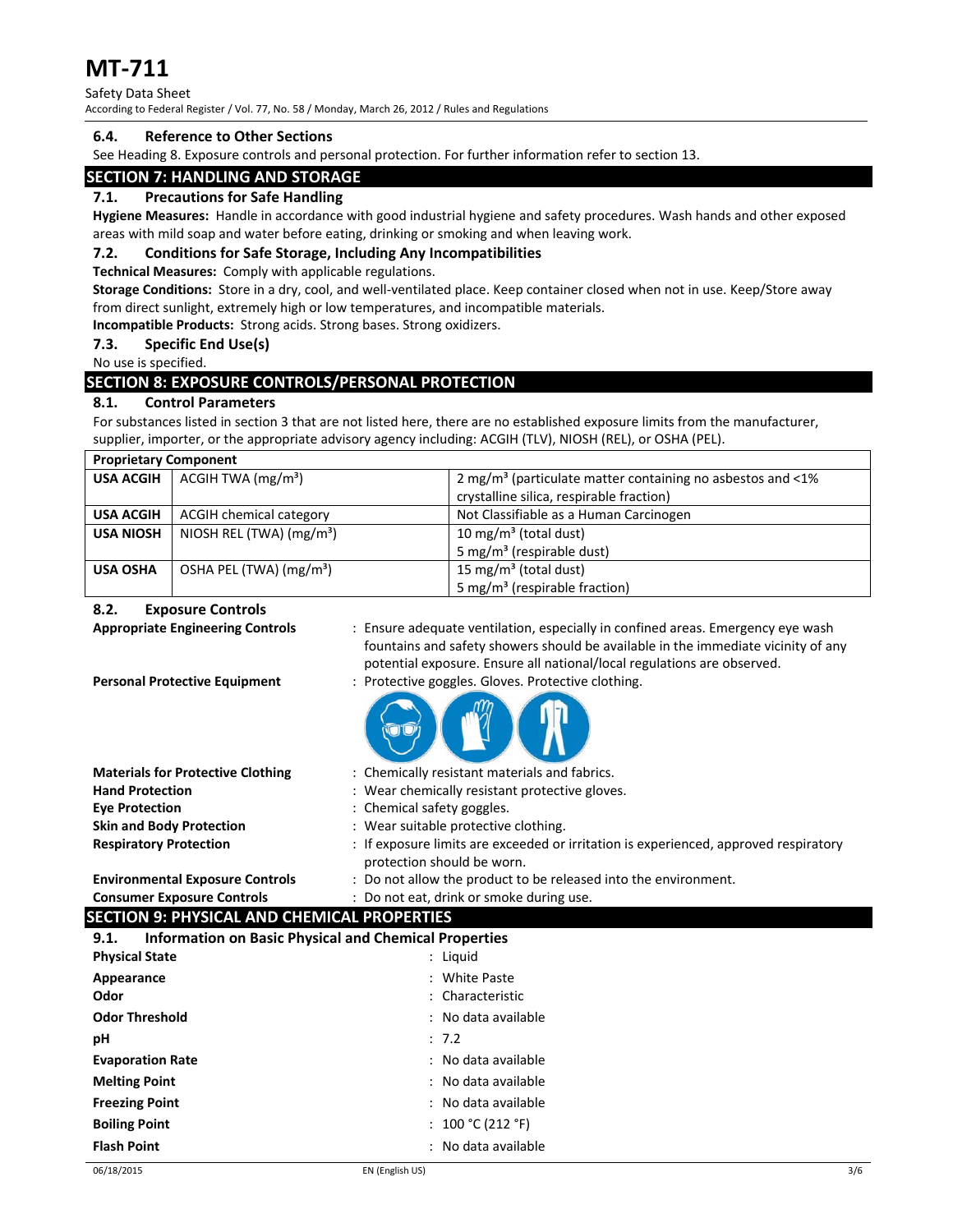Safety Data Sheet According to Federal Register / Vol. 77, No. 58 / Monday, March 26, 2012 / Rules and Regulations

| <b>Auto-ignition Temperature</b>                                                                     | : No data available                                       |  |
|------------------------------------------------------------------------------------------------------|-----------------------------------------------------------|--|
| <b>Decomposition Temperature</b>                                                                     | : No data available                                       |  |
| Flammability (solid, gas)                                                                            | : No data available                                       |  |
| <b>Vapor Pressure</b>                                                                                | : 23 hPa (17 mm Hg) at 20 °C (68 °F)                      |  |
| <b>Relative Vapor Density at 20 °C</b>                                                               | : No data available                                       |  |
| <b>Relative Density</b>                                                                              | : No data available                                       |  |
| <b>Specific Gravity</b>                                                                              | : 1.02 g/cm <sup>3</sup> (8.512 lbs/gal) at 20 °C (68 °F) |  |
| Solubility                                                                                           | : Water: Not miscible or difficult to mix                 |  |
| <b>Partition Coefficient: N-Octanol/Water</b>                                                        | : No data available                                       |  |
| <b>Viscosity</b>                                                                                     | : No data available                                       |  |
| 9.2.<br><b>Other Information</b> No additional information available<br><b>VOC Content: &lt;1g/L</b> |                                                           |  |

# **SECTION 10: STABILITY AND REACTIVITY**

**10.1. Reactivity:** Hazardous reactions will not occur under normal conditions.

**10.2. Chemical Stability:** Stable under recommended handling and storage conditions (see section 7).

**10.3. Possibility of Hazardous Reactions:** Hazardous polymerization will not occur.

- **10.4. Conditions to Avoid:** Direct sunlight. Extremely high or low temperatures. Incompatible materials.
- **10.5. Incompatible Materials:** Strong acids, strong bases, strong oxidizers.
- **10.6. Hazardous Decomposition Products:** Thermal decomposition generates: Carbon oxides (CO, CO2). Nitrogen oxides.

# **SECTION 11: TOXICOLOGICAL INFORMATION**

# **11.1. Information On Toxicological Effects**

**Acute Toxicity:** Not classified

| <b>Proprietary Component</b> |                |  |
|------------------------------|----------------|--|
| LD50 Oral Rat                | $>$ 5050 mg/kg |  |
| <b>LD50 Dermal Rabbit</b>    | > 2000         |  |
| <b>LC50 Inhalation Rat</b>   | $> 5$ mg/l/4h  |  |
| <b>Proprietary Component</b> |                |  |
| LD50 Oral Rat                | $>$ 5000 mg/kg |  |
| <b>LD50 Dermal Rabbit</b>    | > 5000 mg/kg   |  |
| <b>Proprietary Component</b> |                |  |
| LD50 Oral Rat                | 1470 mg/kg     |  |
| ATE (Dust/Mist)              | 1.50 mg/l/4h   |  |

**Skin Corrosion/Irritation:** Not classified

**pH:** 7.2

**Serious Eye Damage/Irritation:** Not classified

**pH:** 7.2

**Respiratory or Skin Sensitization:** Not classified

**Germ Cell Mutagenicity:** Not classified

**Carcinogenicity:** Not classified

**Reproductive Toxicity:** Not classified

**Specific Target Organ Toxicity (Single Exposure):** Not classified

**Specific Target Organ Toxicity (Repeated Exposure):** Not classified

**Aspiration Hazard:** Not classified

**Symptoms/Injuries After Inhalation:** May cause respiratory irritation

**Symptoms/Injuries After Skin Contact:** May cause skin irritation

**Symptoms/Injuries After Eye Contact:** May cause eye irritation

**Symptoms/Injuries After Ingestion:** Ingestion is likely to be harmful or have adverse effects

**Chronic Symptoms:** None expected under normal conditions of use

## **SECTION 12: ECOLOGICAL INFORMATION**

**12.1. Toxicity**

**Ecology** - **General exists of the set of series is the act is hazardous to the aquatic environment. Keep out of sewers and** waterways. Toxic to aquatic life. Harmful to aquatic life with long lasting effects.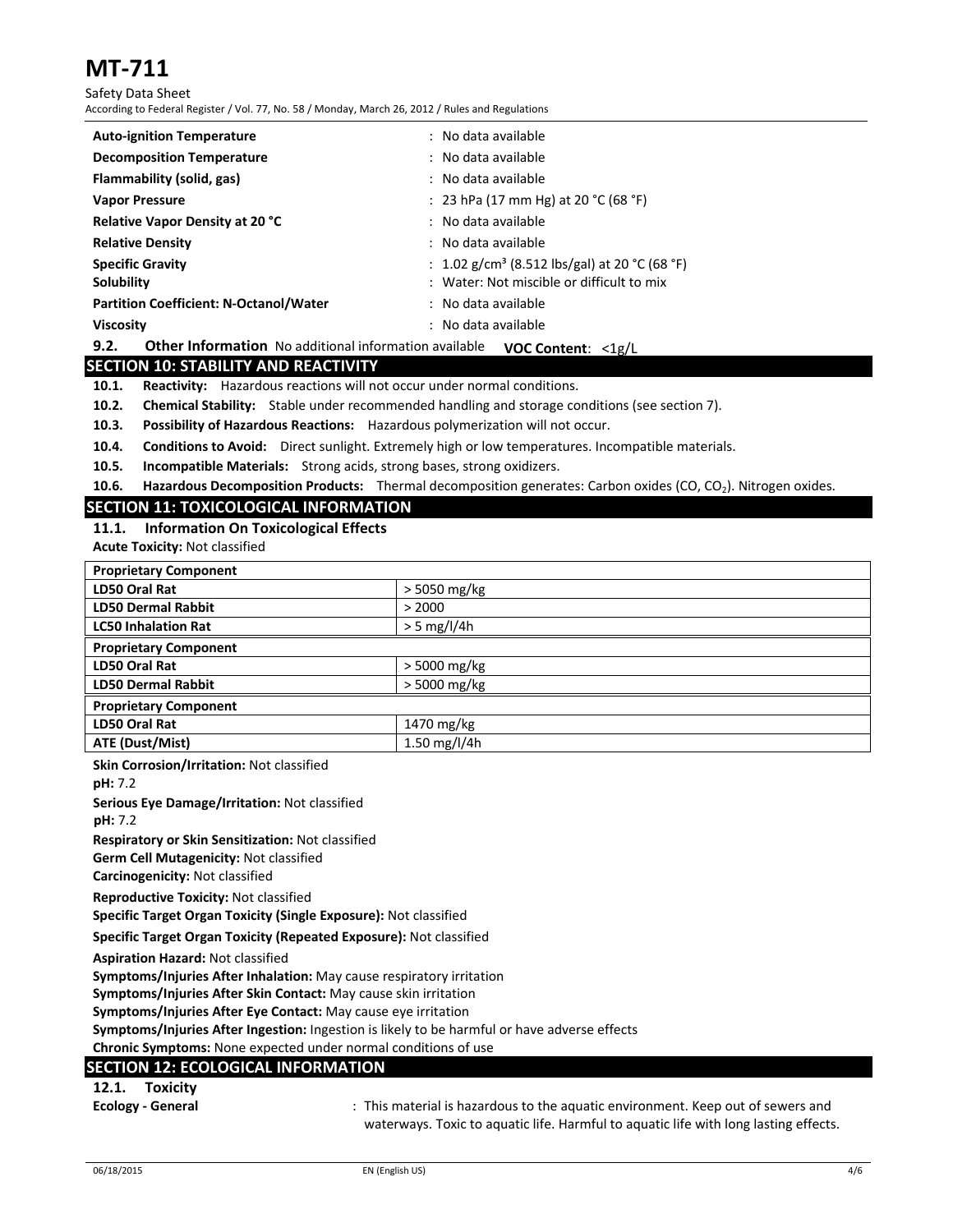# Safety Data Sheet

According to Federal Register / Vol. 77, No. 58 / Monday, March 26, 2012 / Rules and Regulations

| <b>Proprietary Component</b>  |                                                                                      |  |
|-------------------------------|--------------------------------------------------------------------------------------|--|
| LC50 Fish 1                   | $0.01 \,\mathrm{mg/l}$                                                               |  |
| EC50 Daphnia 1                | 0.11 mg/l (Exposure Time: 48 h - Species: Daphnia magna)                             |  |
| ErC50 (algae)                 | $0.34 \text{ mg/l}$                                                                  |  |
| <b>NOEC chronic crustacea</b> | $0.0031$ mg/l                                                                        |  |
| <b>Proprietary Component</b>  |                                                                                      |  |
| LC50 Fish 1                   | 0.14 - 0.32 mg/l (Exposure time: 96 h - Species: Lepomis macrochirus [flow-through]) |  |
| <b>LC 50 Fish 2</b>           | 0.049 - 0.079 mg/l (Exposure time: 96 h - Species: Oncorhynchus mykiss [flow-        |  |
|                               | through])                                                                            |  |

**12.2. Persistence and Degradability** No additional information available

**12.3. Bioaccumulative Potential** No additional information available

**12.4. Mobility in Soil** No additional information available

## **12.5. Other Adverse Effects**

No additional information available

# **SECTION 13: DISPOSAL CONSIDERATIONS**

## **13.1. Waste treatment methods**

**Waste Disposal Recommendations:** Dispose of waste material in accordance with all local, regional, national, and international regulations.

## **SECTION 14: TRANSPORT INFORMATION**

- **14.1. In Accordance with DOT** Not regulated for transport
- **14.2. In Accordance with IMDG** Not regulated for transport
- **14.3. In Accordance with IATA** Not regulated for transport

# **SECTION 15: REGULATORY INFORMATION**

# **15.1 US Federal Regulations**

| <b>Proprietary Component</b>                             |
|----------------------------------------------------------|
| Llisted on the United States TSCA (Toxic Substances Cont |

| Listed on the United States TSCA (Toxic Substances Control Act) inventory     |                                 |  |
|-------------------------------------------------------------------------------|---------------------------------|--|
| <b>SARA Section 311/312 Hazard Classes</b>                                    | Delayed (chronic) health hazard |  |
| <b>Proprietary Component</b>                                                  |                                 |  |
| Listed on the United States TSCA (Toxic Substances Control Act) inventory     |                                 |  |
| <b>Proprietary Component</b>                                                  |                                 |  |
| Listed on the United States TSCA (Toxic Substances Control Act) inventory     |                                 |  |
| Listed on United States SARA Section 313                                      |                                 |  |
| <b>SARA Section 311/312 Hazard Classes</b><br>Immediate (acute) health hazard |                                 |  |
| <b>SARA Section 313 - Emission Reporting</b>                                  | 1.0%                            |  |

#### **15.2 US State Regulations**

| <b>Proprietary Component</b>                                                  |  |  |
|-------------------------------------------------------------------------------|--|--|
| U.S. - New Jersey - Right to Know Hazardous Substance List                    |  |  |
| <b>Proprietary Component</b>                                                  |  |  |
| U.S. - Massachusetts - Right To Know List                                     |  |  |
| U.S. - New Jersey - Right to Know Hazardous Substance List                    |  |  |
| U.S. - Pennsylvania - RTK (Right to Know) List                                |  |  |
| <b>Proprietary Component</b>                                                  |  |  |
| U.S. - New Jersey - Right to Know Hazardous Substance List                    |  |  |
| SECTION 16: OTHER INFORMATION, INCLUDING DATE OF PREPARATION OR LAST REVISION |  |  |
| <b>Revision Date</b><br>06/18/2015                                            |  |  |

**Other Information** : This document has been prepared in accordance with the SDS requirements of the OSHA Hazard Communication Standard 29 CFR 1910.1200.

#### **GHS Full Text Phrases**:

| Acute Tox. 3 (Inhalation: vapor) | Acute toxicity (inhalation: vapor) Category 3 |
|----------------------------------|-----------------------------------------------|
| Acute Tox. 4 (Dermal)            | Acute toxicity (dermal) Category 4            |